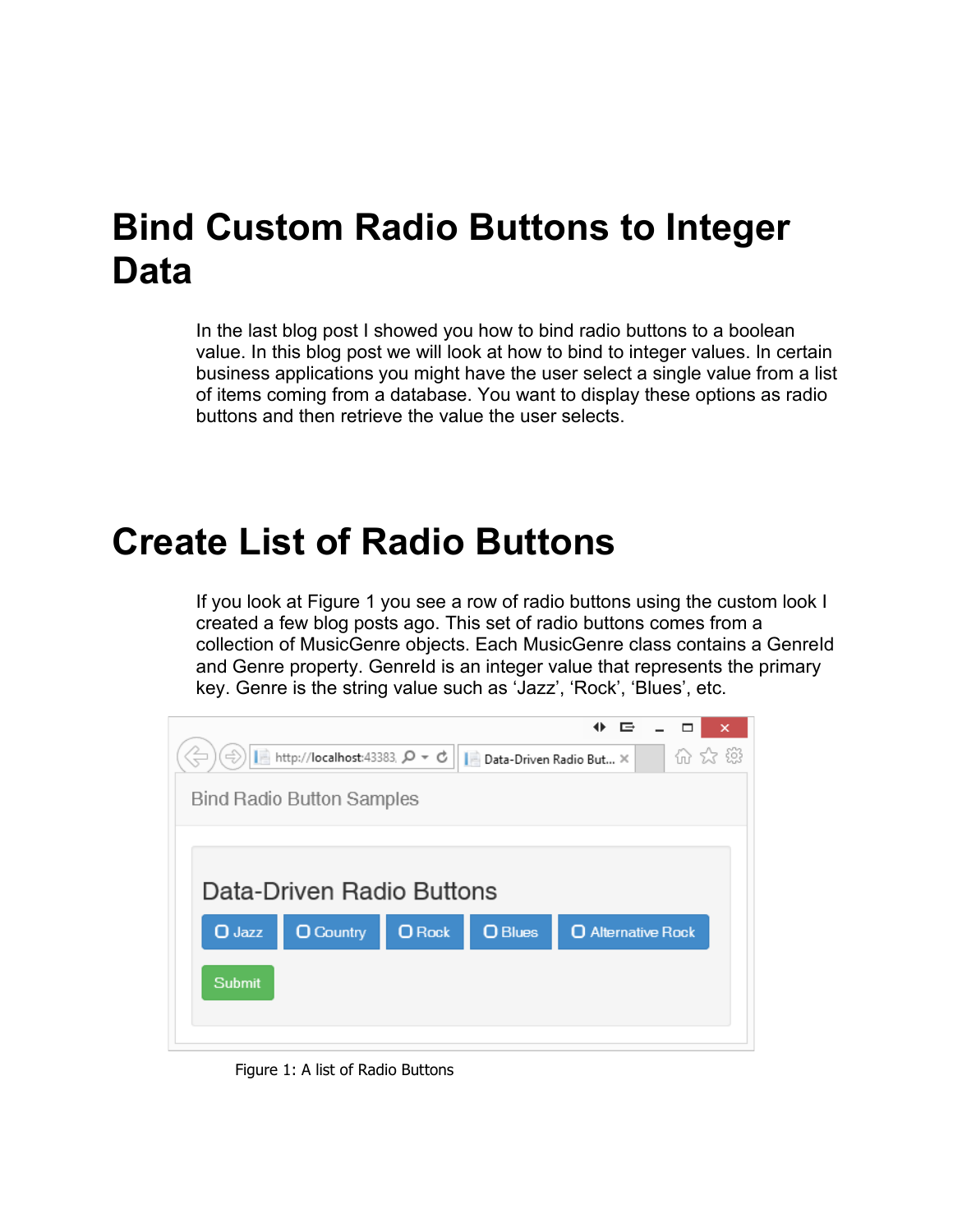#### **The MusicGenre Entity Class**

To create the list of radio buttons in Figure 1, you first need a MusicGenre class as shown in the listing below:

```
public class MusicGenre
{
   public MusicGenre()
   {
   GenreId = 0; Genre = string.Empty;
   }
   public MusicGenre(int id, string genre)
   {
   GenreId = id; Genre = genre;
   }
  public int GenreId { get; set; }
 public string Genre {get; set; }
}
```
#### **Create a Manager Class**

Next you create a "Manager" class to create the collection of MusicGenre objects. In this blog post you will use some mock data, but you could replace this with data from a real database table.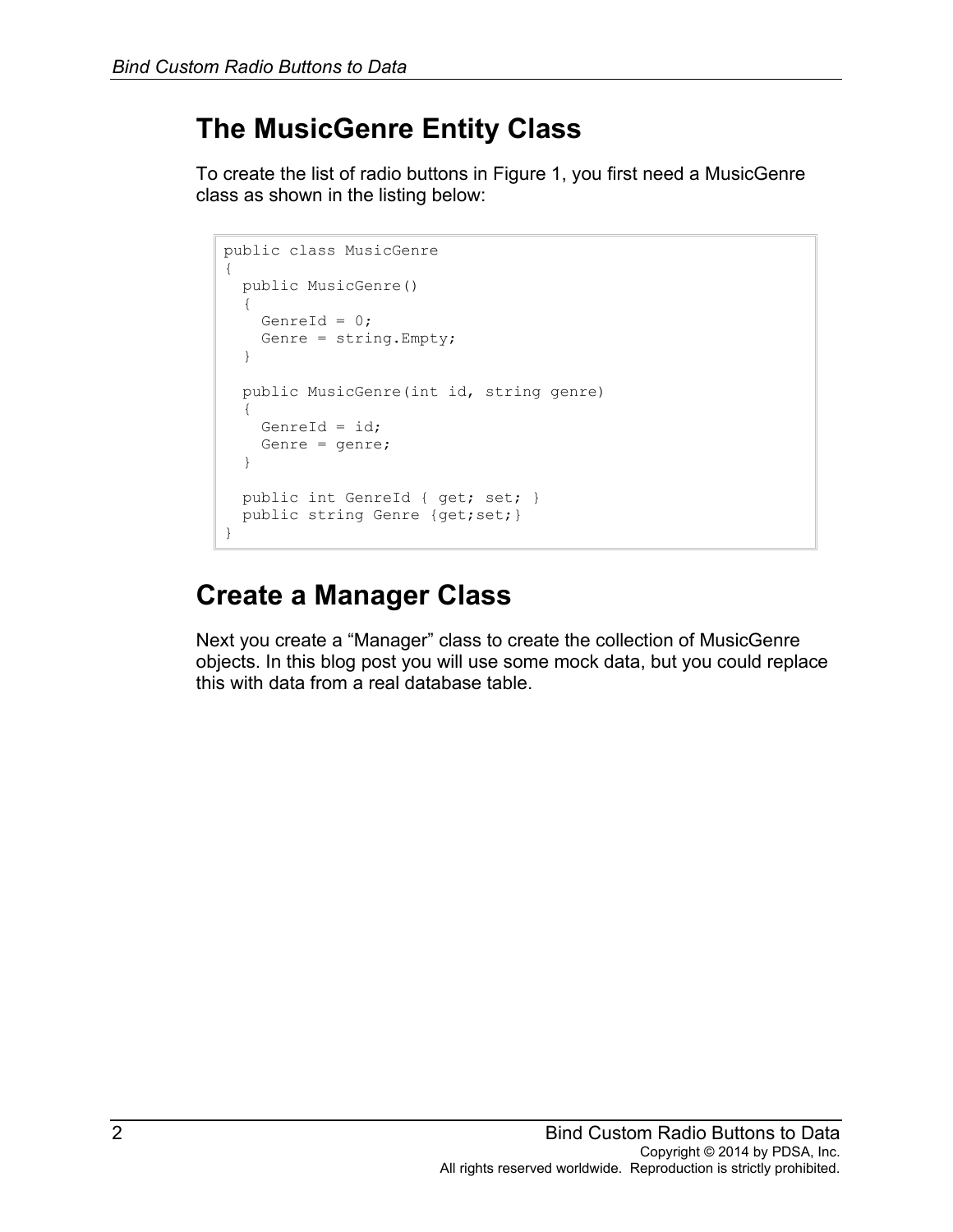```
public partial class MusicGenreManager
{
   public MusicGenreManager()
   {
    Genres = new List<MusicGenre>();
    LoadAllMock();
   }
   public List<MusicGenre> Genres { get; set; }
  protected void LoadAllMock()
   {
     Genres.Add(new MusicGenre(1, "Jazz"));
     Genres.Add(new MusicGenre(2, "Country"));
     Genres.Add(new MusicGenre(3, "Rock"));
     Genres.Add(new MusicGenre(4, "Blues")); 
     Genres.Add(new MusicGenre(5, "Alternative Rock"));
   } 
}
```
#### **Create a View Model**

Now that you have these two classes created, create a View Model class that you can use from the Controller in our MVC application. This View Model class simply uses the two previous classes to populate a 'Genres' property that is a generic list of MusicGenre objects. We will also create one additional property in the View Model class to which to bind the selected genre id.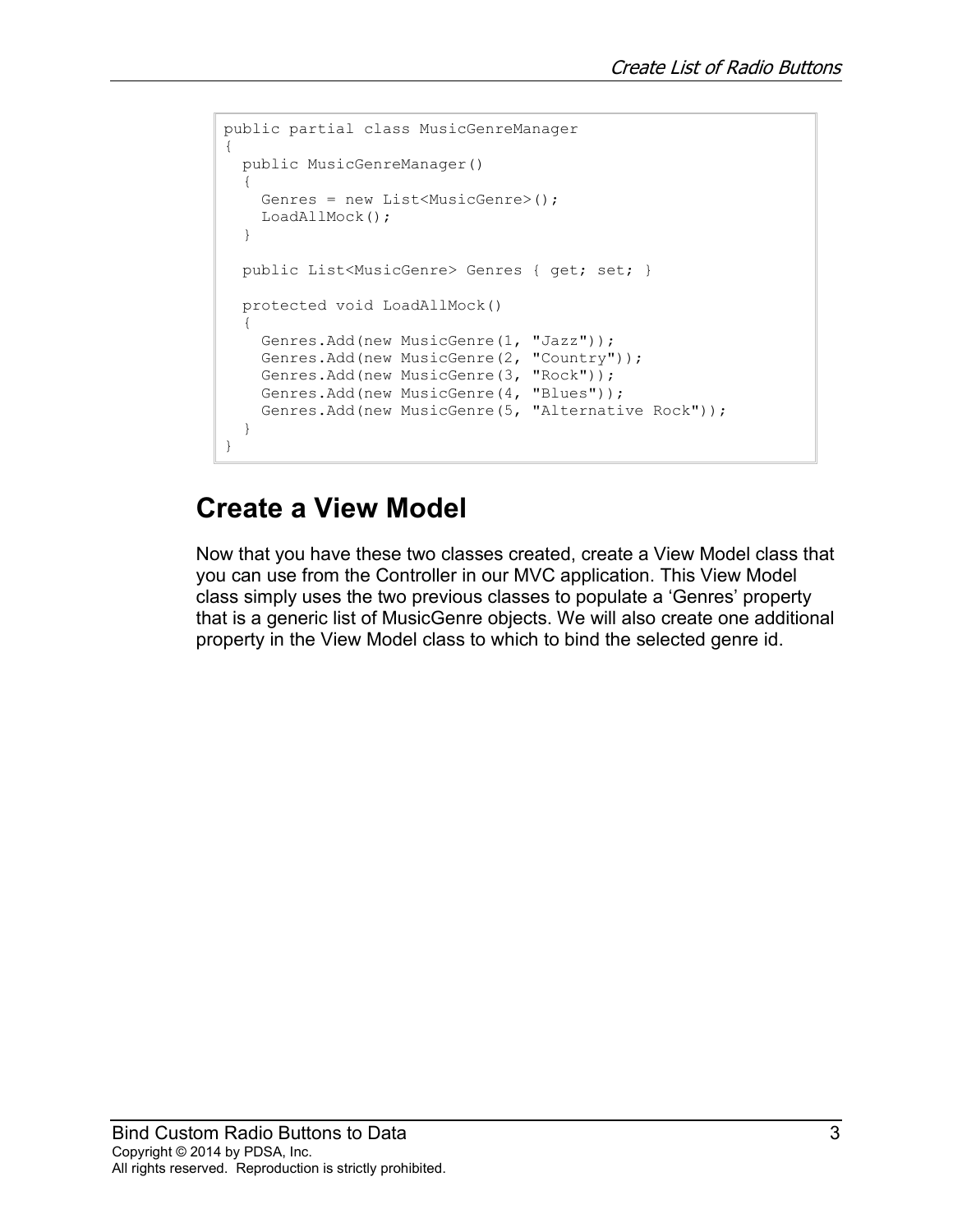```
public class MusicGenreViewModel
{
  public MusicGenreViewModel()
  \mathfrak{t} Genres = new List<MusicGenre>();
    LoadGenres();
   }
  public List<MusicGenre> Genres { get; set; }
  public int SelectedId { get; set; }
  public void LoadGenres()
\{ MusicGenreManager mgr = new MusicGenreManager();
     // Get list of Music Genres
    Genres = mgr.Genres;
  }
}
```
#### **Create a View**

Create a .cshtml view page that will use the MusicGenreViewModel class that holds the list of MusicGenre objects. At the top of your view add the @model statement to specify you will be using the view model class. I added a little styling to provide some separation between each of the radio buttons.

```
@model BootstrapRadio2.MusicGenreViewModel
@{
   ViewBag.Title = "Data-Driven Radio Buttons";
}
<style>
   .pdsa-radiobutton {
    margin-right: .5em;
     text-align: left;
  }
</style>
```
Next you use the BeginForm statement to wrap all of the radio buttons and a submit button within a <form> tag. Notice that the RadioButtonFor() helper is binding to the SelectedId property in the View Model. If you select a radio button on the form and click the submit button, the Genreld from the 2<sup>nd</sup> parameter to the RadioButtonFor() helper is moved into the SelectedId property.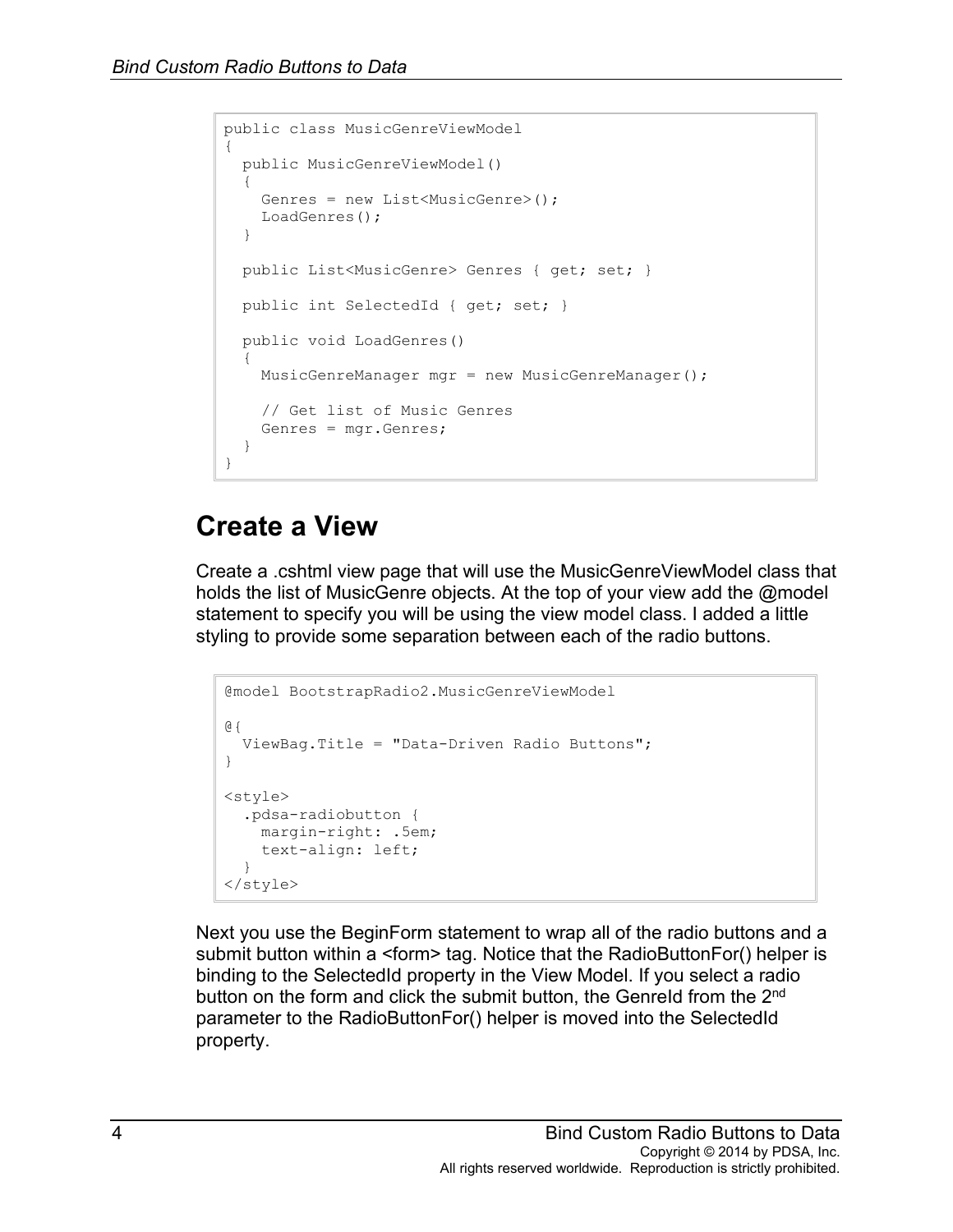```
@using (Html.BeginForm())
{
   <div class="well well-sm">
     <h3>Data-Driven Radio Buttons</h3>
     <div class="form-group">
       <div class="btn-group" data-toggle="buttons" id="genre">
         @foreach (var item in Model.Genres)
\{ <label class="pdsa-radiobutton btn btn-primary">
             <span class="glyphicon glyphicon-unchecked">
             </span>
             @Html.RadioButtonFor(m => m.SelectedId, 
                                    item.GenreId, 
                                   new { id = item.GenreId })
             @item.Genre
         </label>
 }
      \langle/div\rangle\langlediv\rangle <div class="form-group">
       <button type="submit" 
                class="btn btn-success">Submit</button>
    \langlediv\rangle\langle div>
}
```
#### **Create the Controller**

Let's now create the controller to instantiate an instance of the MusicGenreViewModel class and pass that instance to the view.

```
public ActionResult Radio07()
{
  MusicGenreViewModel vm = new MusicGenreViewModel();
  return View(vm);
}
```
## **Retrieve the Value Selected**

Once you select a radio button and click on the Submit button you post back to another controller action as shown below. The SelectedId property is automatically bound to the view model class. All you have to do to retrieve the appropriate MusicGenre object is loop through the list of MusicGenre objects